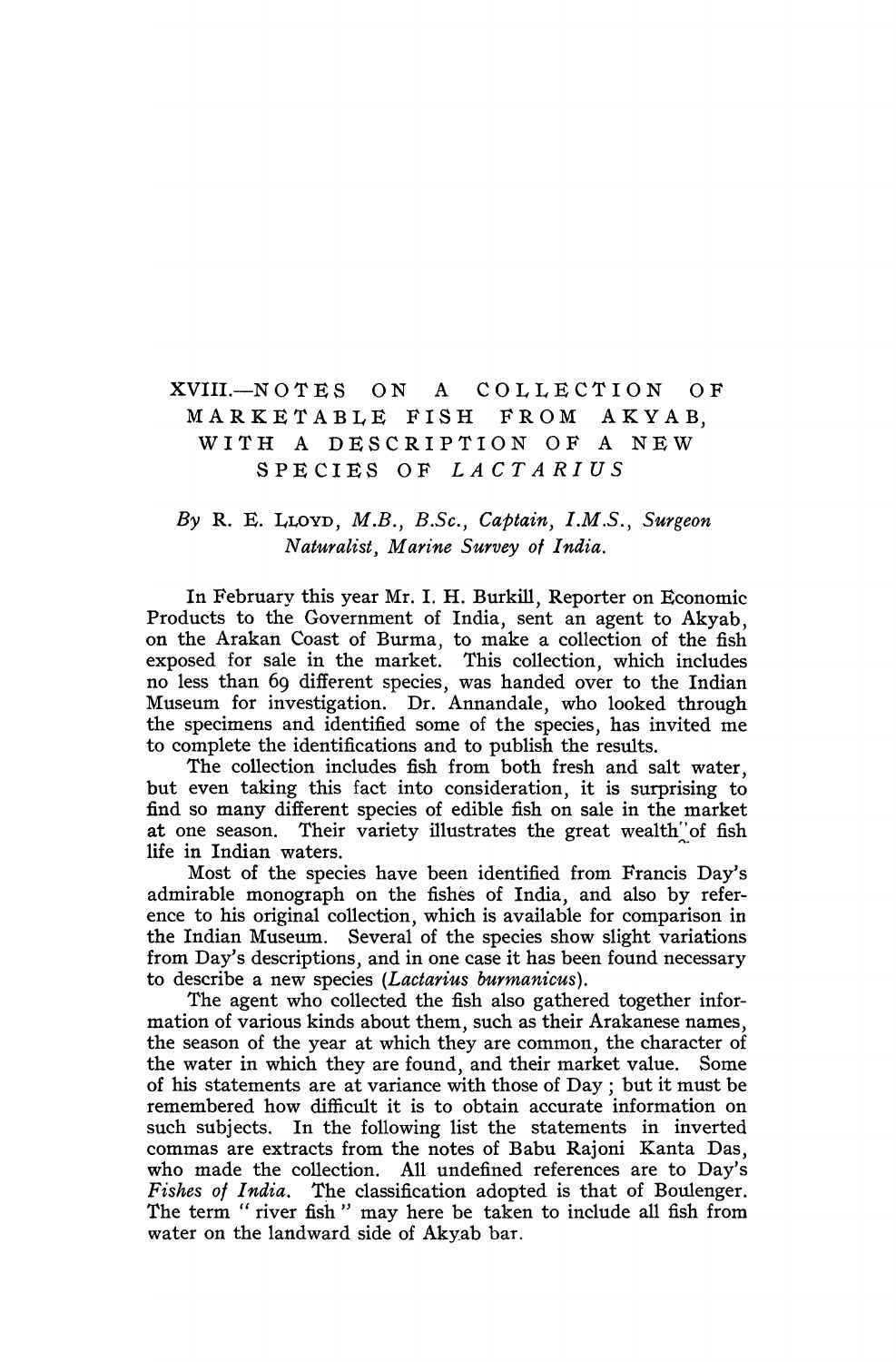# ELASMOBRANCHIA (SELACHII).

#### CARCHARIIDÆ.

I. *Carcharias gangeticus.*  2. , *laticaudatus*.

" Name *Nga man* ; common ; the fins are purchased by Chinamen for export; white fins fetch as much as one rupee per lb."

## ELASMOBRANCHIA (BATOIDEA).

#### PRISTIDÆ.

## *3. Pr isl'is cuspidatus.*

" Name *Nga man sway they*. Common from September to March; fins exported."

### TRYGONIDÆ.

### *4. Trygon uarnak .*

•• Name *Lcik chout;* common in the sea."

## *5. Trygon walga.*

"Name *Phat shay;* common in the sea; a favourite food fish."

## 6. Pteroplatea micrura.

" Name *Htamanee;* common in the sea from October to March; highly esteemed as a food fish by the Arakanese."

#### MYLIOBATIDÆ.

## *7. Aetobatis narlnari.*

" Name *Swan shay;* common in the sea from October to February; esteemed as food by the Arakanese."

It is interesting to notice that three of these rays are said to be common only during the winter months. It is well known that many of the tropical sharks and rays are viviparous and are frequently caught pregnant during winter and spring (Alcock, Journ.  $\tilde{A}$ sia!. Soc  $B_{2n}$ gal (2) 1890, and other papers). Their frequent appearance in the market at that season is most probably due to the fact that they then come close to shore to produce their young, winter being the season of calms in the Bay of Bengal. This view accords with the well-established facts that the young of most shore fishes are to be found close to the shore, and that they migrate out to deeper waters as they grow larger (McIntosh, "Scientific Work on Sea Fisheries," Lecture I, *The Zoologist,* I907).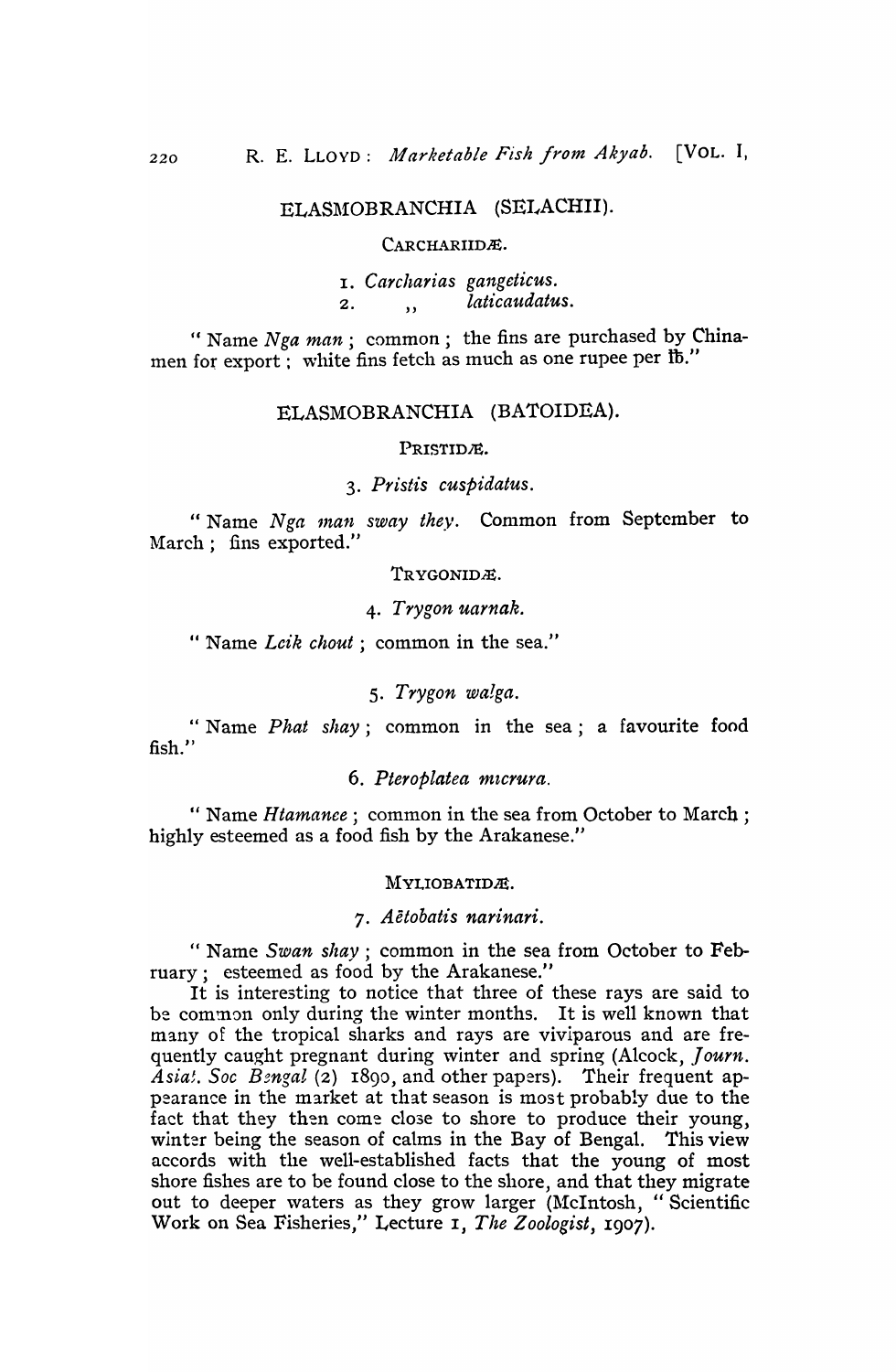## TELEOSTII (MALACOPTERYGII).

#### CLUPEID<sub>A</sub>.

## *8. Clupea variegata.*

There are 14 ventral spines in front of the pelvic fins and 12 behind. C. *variegata* is defined as having 10 in front and 10 behind, while C. *chapta*, a closely allied form, has 19 before and 9 behind.

"Name *Taymi,* or *Nga tlla tout too;* common during winter months in the river.'

## 9. *Clupea ilisha.*

 $('' Hilsa.'')$ 

" Name *Nga thalout*; common in the river from January to March, rare in other months; much esteemed as food; salted for export."

### 10. Clupea lile.

" Name Sha shari wat toung; common in the river during the rains."

## II. *Engraulis taty.*

" Name *Nga pasha*; common throughout the year both in river and sea."

## 12. Engraulis breviceps.

This specimen closely resembles E. *taty,* but the proportion of the head to the body is as I: 7, and the anal fin arises in advance of the dorsal. The Arakanese seem to recognize the difference.

" Name Nga ba; generally taken from the sea; grows to 14 inches."

### *13. Engraulis* sp.

A small damaged specimen resembling E. *indicus* in many ways; but the eye is much too large.

## *14. Pellona indica.*

" Name Myat san gyai; common throughout the year in sea and river; its flesh is reputed a cure for fever, among the Arakanese."

### *IS. Coilia ramcarati.*

Typical except that the anal fin is somewhat short, containing only about 85 rays.

" Name *Nga lawa;* common throughout the year in both river and sea."

## 16. *Megalops cyprinoides.*

" Name *Cha bouk han;* only occurs in tanks."

Day also states that this fish, which is a true herring, occurs commonly in tanks, rarely in rivers.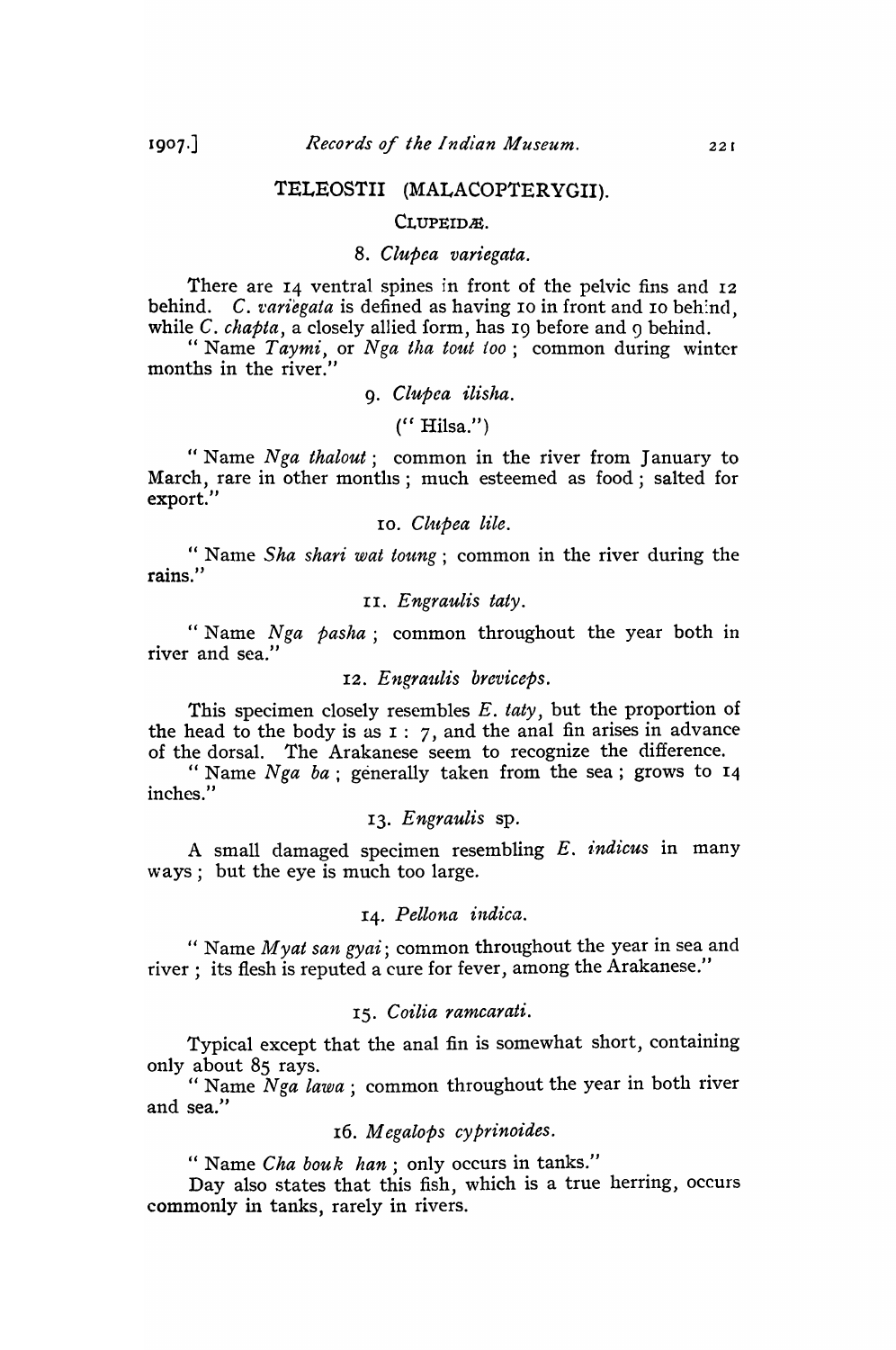## CHIROCENTRIDÆ.

#### *17. Chirocentrus dorab.*

This is an interesting specimen as it differs from the description somewhat in its proportions: head to body,  $1 : 6$ ; height to length, 1 : 6. Day gives these proportions as : head to body,  $\mathbf{1}: 6\frac{1}{2} - 7\frac{1}{4}$ ; height to length,  $I : 6\frac{1}{2} - 9$ . Bleeker divides the species into two, C. *dorab* and C. *hypselosoma.* The present specimen agrees with his C. *hypselosoma.* 

" Name *Nga darhay;* common in the sea throughout the year."

#### NOTOPTERIDA.

## *18. Notopterus kapirat.*

This specimen resembles the type in having large scales on the cheeks, in having 105 rays in its anal fin, and in its proportions generally. It differs from the type in that the angle of the mouth is behind the centre of the eye, the dorsal profile is more convex than the ventral, and there is a slight concavity in the profile of the head. In these three points it approaches the type of N. *chitala.*  It also has a wide scaleless flap of skin attached to the margin of the opercle. Such a flap is not mentioned by Day in the description of either species; but it is figured in the case of N. *chitala*  alone.

"Name *Nga phay* ; common in rivers from February to March."

### OSTERIOPHVSI.

#### SILURIDÆ.

#### 19. *Saccobranchus tossilis.*

" Name *Nga cray*; common in rivers and tanks."

## *20. P lotosus canius.*

Both dorsal and pectoral spines are quite smooth on the exposed edge though serrated on the other; otherwise the specimen is typical.

" Name *Pin lay nga khoo*; common in the sea, sometimes enters the river."  $\qquad \qquad$  ,  $\qquad \qquad$  ,  $\qquad \qquad$  ,  $\qquad \qquad$  ,  $\qquad \qquad$  ,  $\qquad \qquad$  ,  $\qquad \qquad$  ,  $\qquad \qquad$  ,  $\qquad \qquad$  ,  $\qquad \qquad$  ,  $\qquad \qquad$  ,  $\qquad \qquad$  ,  $\qquad \qquad$  ,  $\qquad \qquad$  ,  $\qquad \qquad$  ,  $\qquad \qquad$  ,  $\qquad \qquad$  ,  $\qquad \qquad$  ,  $\qquad \qquad$  ,

## *21. Pangasius buchanani.*

"Name *Nga tan;* common in the river during the rains; grows two feet in length."

## *22. Clarias magur.*

" Name *Nga khoo;* a common tank fish."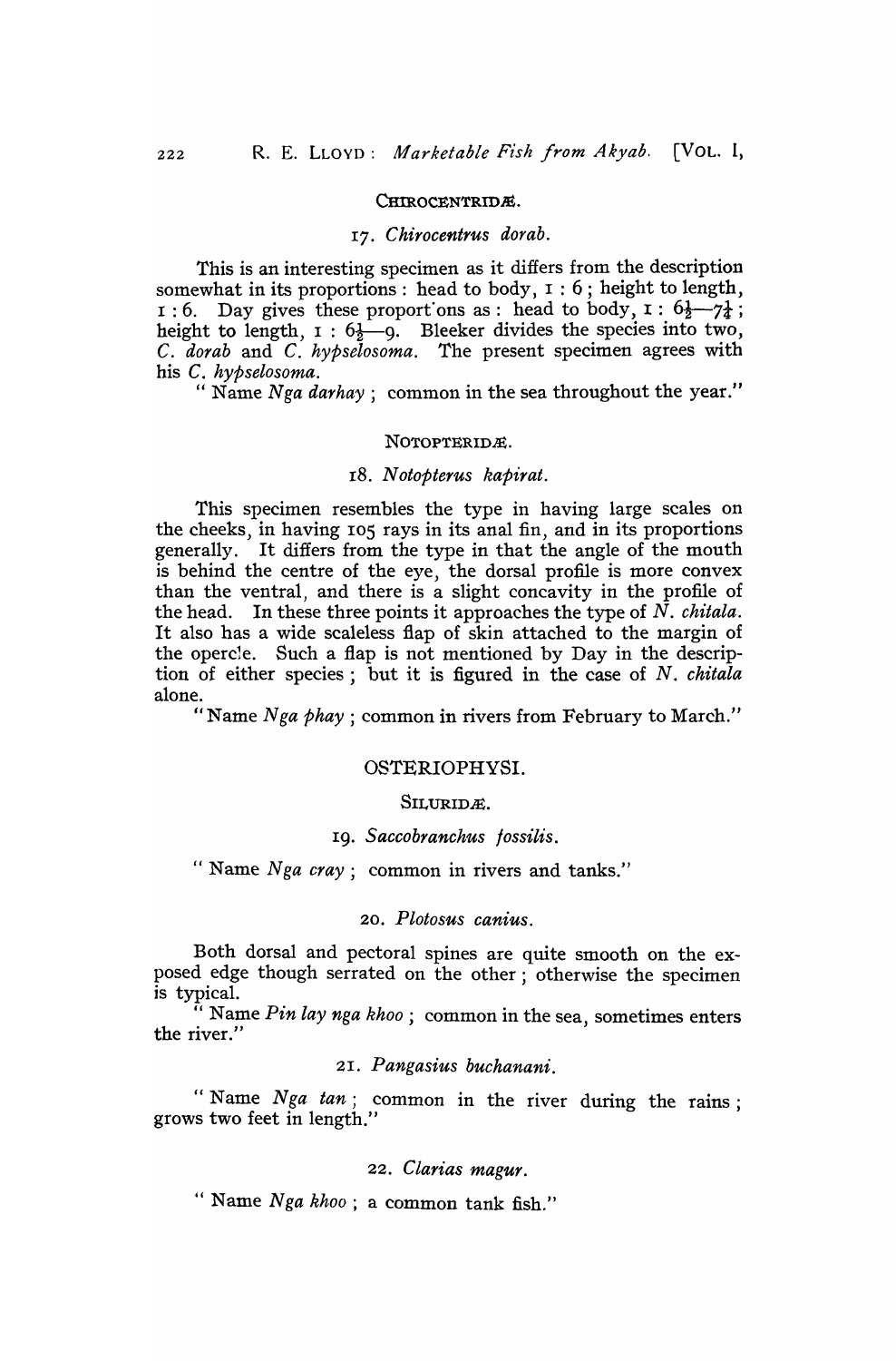$1907.$ 

### 23. Arius cælatus.

Typical, except that the ventral fins are somewhat large, reaching nearly to the anal.

" Name *Nga soo*; common in the river and sea during the winter months.<sup>"</sup>

## 24. Arius gagora.

I have included two specimens in this species, one of them being referred to in the Babu's notes as *Nga moot*, the other as *Nga sook*. They do not entirely resemble one another in their proportions, nor is either quite typical of *A. gagora.* They both have a patch of globular palatine teeth on either side, so far back that they lie under the eye. The " Nga sook" is 10 inches long, the length of its eye is contained 7 times in the length of the head,  $2\frac{1}{2}$  times in the snout, and  $3\frac{1}{2}$  times in the interocular distance.

The " *Nga moot*" is 18 inches long, the eye diameter is contained 8 times in the head, 3 times in the snout, 4 times in the interocular distance. The head is somewhat flatter than that of the other specimen.

In both specimens the maxillary barbel is a little shorter than the head. They are both reported to be common in river and sea.

#### APODES.

#### ANGUILLIDÆ.

### *25. Murcenesox talabonoides.*

" Name *Thin bawhto;* found only in the river, not common; attains four feet in length."

### *26. OPhicthys boro.*

" Name *Nga hout pru;* common in the river during the rains."

#### MURÆNIDÆ.

### *27. Murcena macrura.*

" Name *Nga shing gra;* river and sea, not common."

#### HAPLOMI.

#### SCOPELIDÆ.

*28. Harpodon nehereus.* 

l" Bombay Duck.")

" Name *Baraiga*; common, taken from the river chiefly."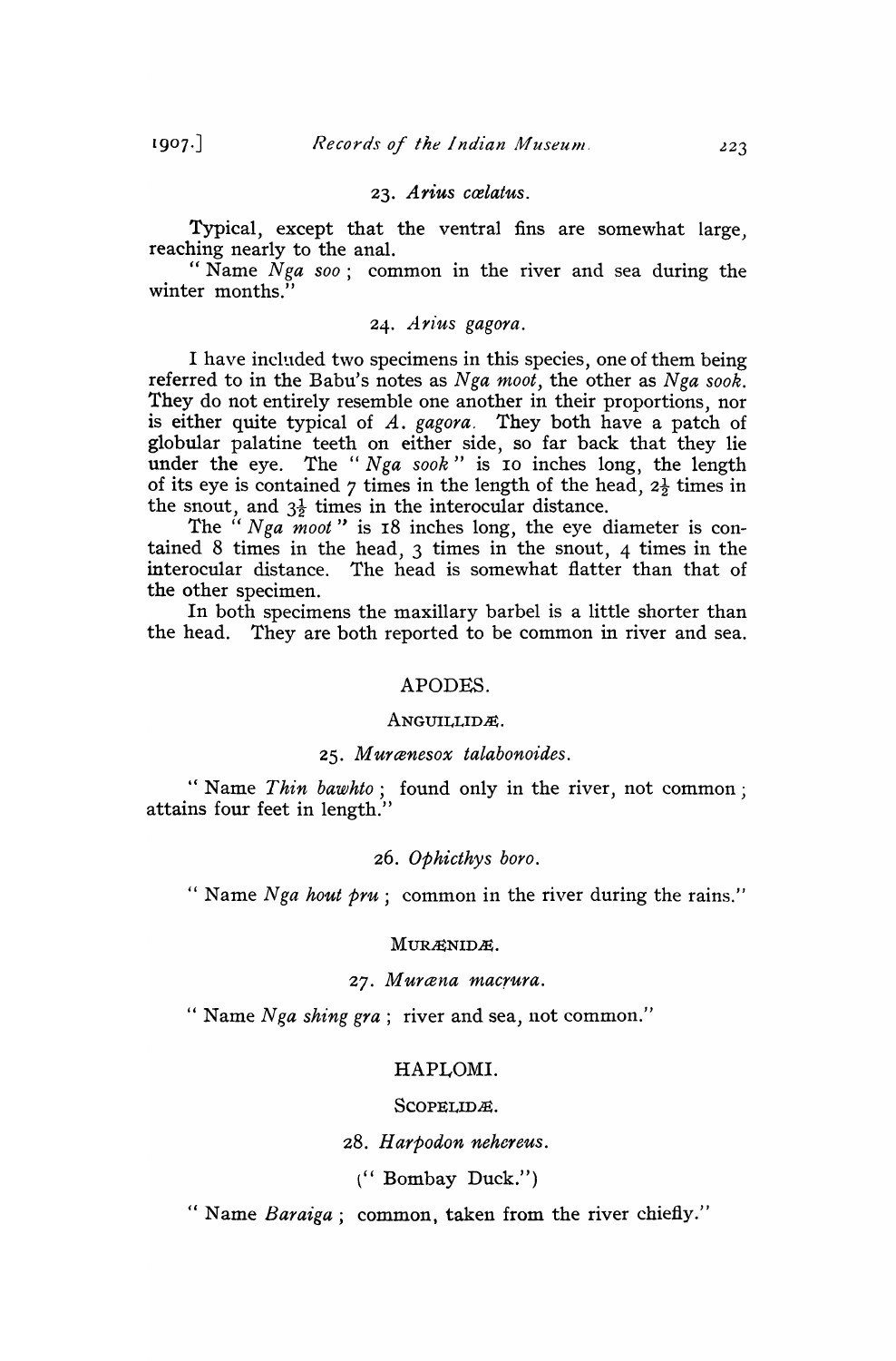## PERSOCES.

#### SCOMBRESOCIDE.

### *29. Belone cancila.*

" Name *Nga toung nhin*; plentiful during the rains, in the river"

#### POLYNEMIDÆ.

#### *30 . Polyne1nus tetra dactylus* .

" Name  $Nga\;taya$ ; uncommon, taken usually from the sea; attains 3 feet in length.'

*31. Polynemus indicus.* 

(" Topsee Fish.")

"Name *Luckwa;* common in the sea during the winter months; attains 40 inches."

*32. Polynemus paradiseus.* 

" Name *Musi rhay*; common, usually taken at sea."

## MUGILIDÆ.

# 3~. *Mugil* sp.

34., sp.

These two species of mullet closely resemble one another, but I have not been able to identify either of them with any of Day's species of the genus, most of which are separated by small distinctions. The two specimens resemble one another in the following features :-

The greatest depth of the body is more than the iength of the head, which is  $\frac{1}{6}$  of the total length; the dorsal fin commences half way between the end of the snout and the base of the caudal; the snout is equal to the diameter of the eye, which is half the interocular distance; the mandibles meet at an obtuse angle; both anterior and posterior eyelids are present.

They differ from one another in the following points :-

One specimen, which is called "Nga man," is 8 inches long and is said not to exceed this length and to be common in river and sea. Its anal fin commences well in front of the second dorsal; the pectoral is as long as the head; the head is convex from side to side, and the specimen has a yellowish tint in spirit.

The other species, which is called " Nga cangying," is said to be uncommon and never to be found in the sea; it is also said to attain a length of 14 inches. The second dorsal and the anal commence at the same level; the pectoral is not so long as the head, which is nearly flat.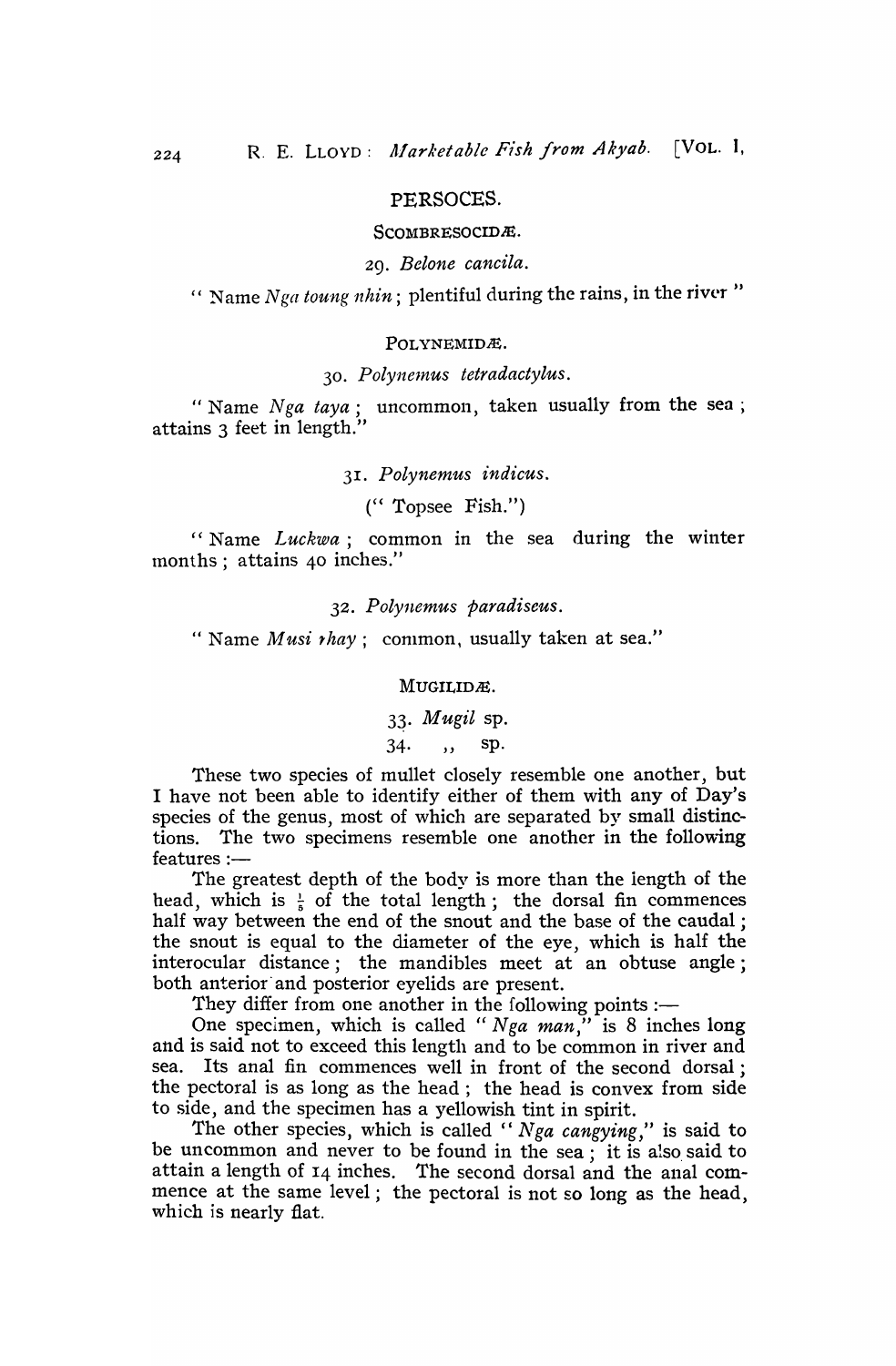These two forms seem to be different species. The smaller one is very like *M dussumieri,* while the " *N ga cangying"* comes nearest to M. *planiceps;* but neither is quite typical of either species.

### SPHYRÆNIDÆ.

*35. Sphyrcena iello.* 

" Name Nga kyauk tying; common in winter months in sea and river."

## STROMATEIDÆ

## *36. Stromate'Us sinensis.*

 $($ " Pomfret." $)$ 

" Name *Ruza na panat*; common in the sea; much esteemed."

## *37. Stro11'tateus cinereus.*

" Name *Ruzana* ; common in the sea during the winter months; much esteemed as food; dried and exported."

OPHIOCEPHALIDÆ.

## *38. Ophiocephalus striatus.*

" Name *Nga rin*; a common river fish."

## ACANTHOPTERYGII.

#### SERRANIDÆ.

## *39. Lates calcarifer.*

(" Bekti.")

"Name *Nga tha* dit; common throughout the year in river and sea; attaining 3 feet in length; a favourite food fish."

#### *40. Serranus* sp.

An immature fish 4 inches long. Owing to the absence of colour in spirit certain identification is impossible.

" Name *Nga tout too*; sea and river; not common; grows to over 4 feet in length. The Chinese export the skin of this fish."

It is well known that the species of *Serranus* attain a very large size, and it is interesting to see that our Indian informant knows that this small fish grows to over 4 feet in length. It speaks well for his knowledge of fish. Apart from the mere difference in size, there is a considerable difference in general appearance between the young fish 4 inches long and a giant sea perch over 4 feet in length, for a *Serranus* of this size becomes very bulky and attains a great weight. There is a specimen of this genus in the Indian Museum that was over  $\gamma$  feet in length and weighed 460 lb.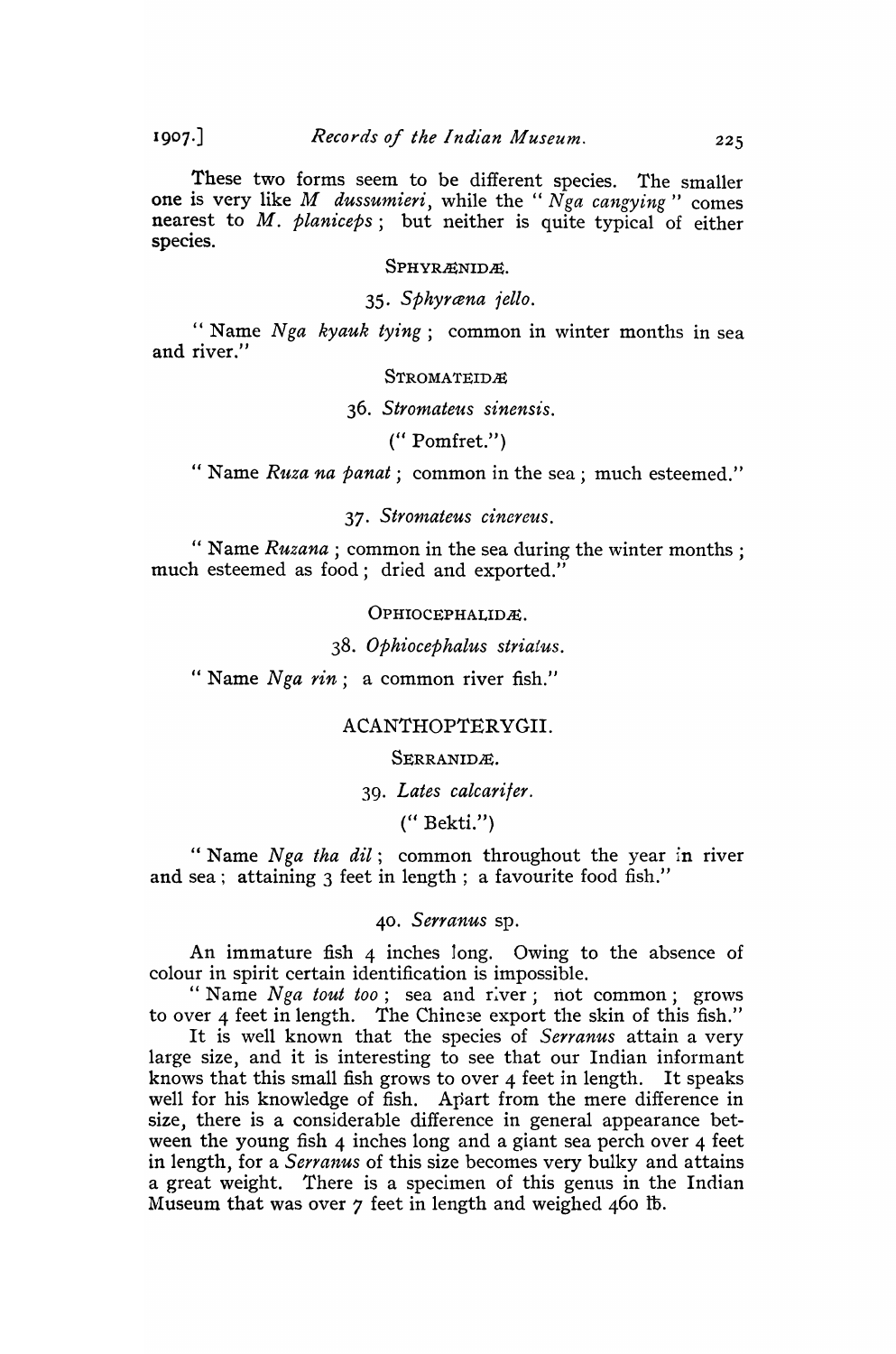41. Lutianus *iohnii*.

" Name *Nga wat pani;* found in the sea only, not common."

*42 • Therapon jarbua.* 

" Name *Sa ba sa;* river fish, common during the rains."

*43, A mbassis urotcenia.* 

" Name *Nga san zat*; river fish, common in the rains."

SCIÆNIDÆ.

44. *Scicena bleekeri.* 

" Name *Nga pa thon;* sea and river fish, common in the winter months."

*45. Scicena aneus.* 

"Name *Ba sha;* common in river and sea throughout the year."

46. *Scicena miles.* 

" Name *Nga baragar* ; common in the sea throughout the year."

*47. Otolithus maculatus.* 

" Name *Taw ba la*; sea fish, not common; reaches 2 feet in length."

48. *Scicenoides panta.* 

" Name *Wa marhi*; sea fish, common; said to attain a length of 12 inches only."

#### *49. Scicenoides microdon.*

" Name *Ro rhi*; common in the river; attains 4 feet in length."

These two forms, *Wa marhi* and *Ro rhi,* each represented by a single specimen, resemble one another very closely, but differ in the following points  $:$   $-$ 

The *"Wa marhi"* has ten spines in the first dorsal fin, and eight pyloric cæca; its præopercular edge has blunt, obscure crenulations, and the posterior angie of the maxilla falls behind the eye. This form agrees very closely with S. *pama.* 

The "Ro rhi," on the other hand, has eight spines, four pyloric cæca, a finely serrated præopercular edge, and the posterior angle of the maxilla falling below the centre of the eye. This form agrees fairly well with S. *microdon,* which is defined, however, as having six pyloric cæca.

Our Indian informant says that the " Wa marhi " (S. pama) does not grow longer than 12 inches, while the "*Ro rhi*" attains a length of 4 feet. S. *pama*, however, according to Day, grows at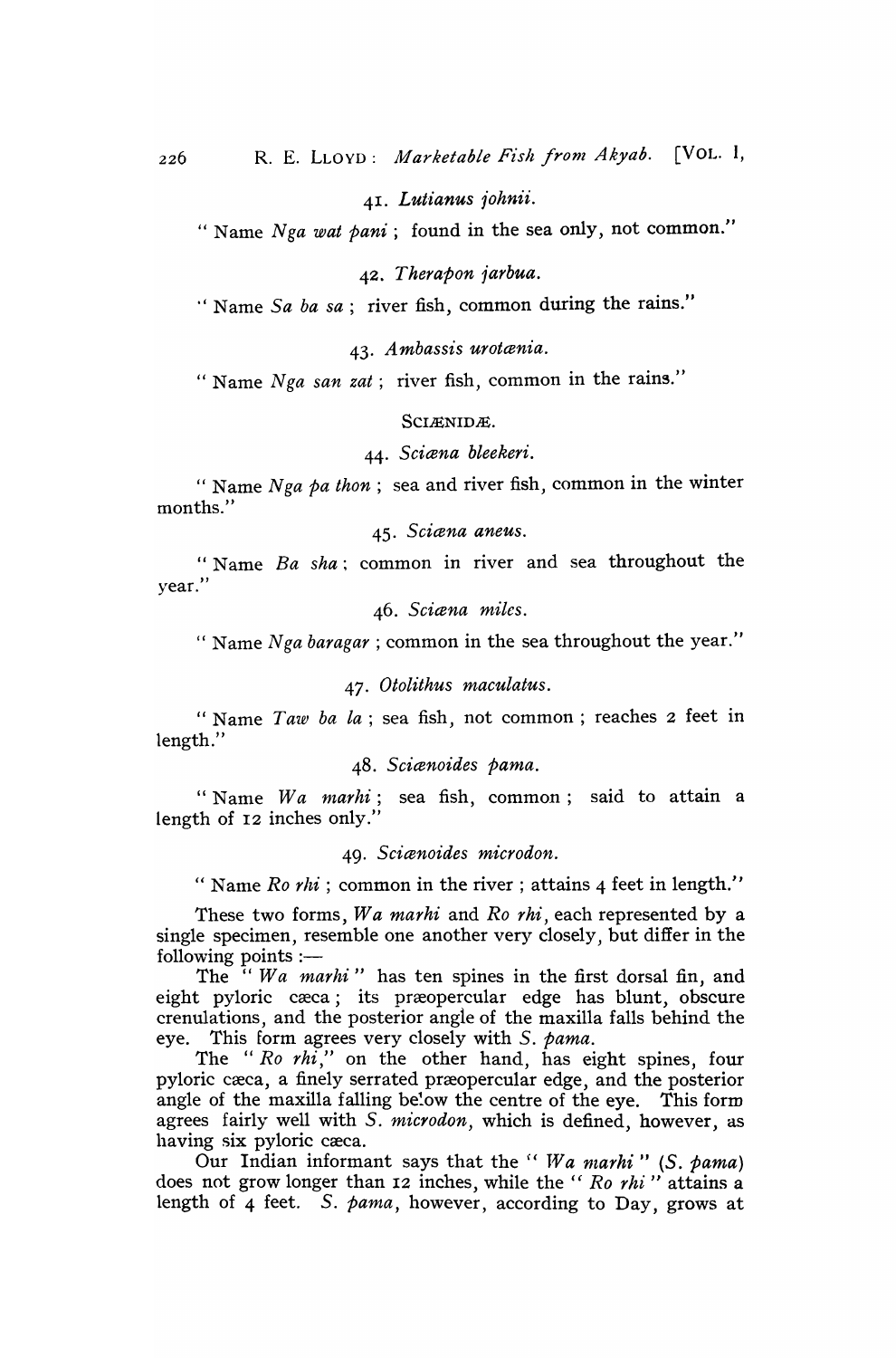least 5 feet long, while S. *microdon* is a small species. There is evidently a mistake somewhere, but it is noteworthy that local observation has established the fact that one species outgrows the other, especially as it requires careful examination, aided by dissection, to distinguish between the two, at any rate when they are presented in the form of museum specimens.

Both specimens show the lateral line continued along the middle of the tail to its very tip. This feature, which is very conspicuous, is neither remarked in the text nor illustrated in the figures of Day's monograph, in which (pl. xlv, fig. 2) the lateral line is clearly shown as ending before reaching the tail in the case of *S. microdon.* 

### CHÆTODONTIDÆ.

## *50. Scatophagus argus.*

" Name *Bishat tara*; common in the river and sea throughout the year; esteemed as food" (in spite of its reputed habits).

#### DREPANIDA.

## 51. *Drepane punctata.*

" Name *Swin ma rwat;* common in the sea during winter."

#### Scorpidid*i*t.

## 52. Psettus argenteus.

" Name *Nga than zay*; common in the sea in the winter months."

## LOBOTIDÆ.

## *53. Datnioides polota.*

" Name Nga pan lun gaing; taken usually from the river throughout the year, but not common."

## 54. *Lobotes surinamensis.*

" Name *Kyauk nag pree* ; river fish, very uncommon."

### LACTARIIDE.

## 55. Lactarius burmanicus, sp. nov.

The single specimen differs so widely from L. delicatulus, the only other known species of the genus, that it has been necessary to describe it as a new species. The diagnosis is printed at the end of this paper.

" Name Ah phying  $zar$ ; common throughout the year in river and sea."

 $1907.$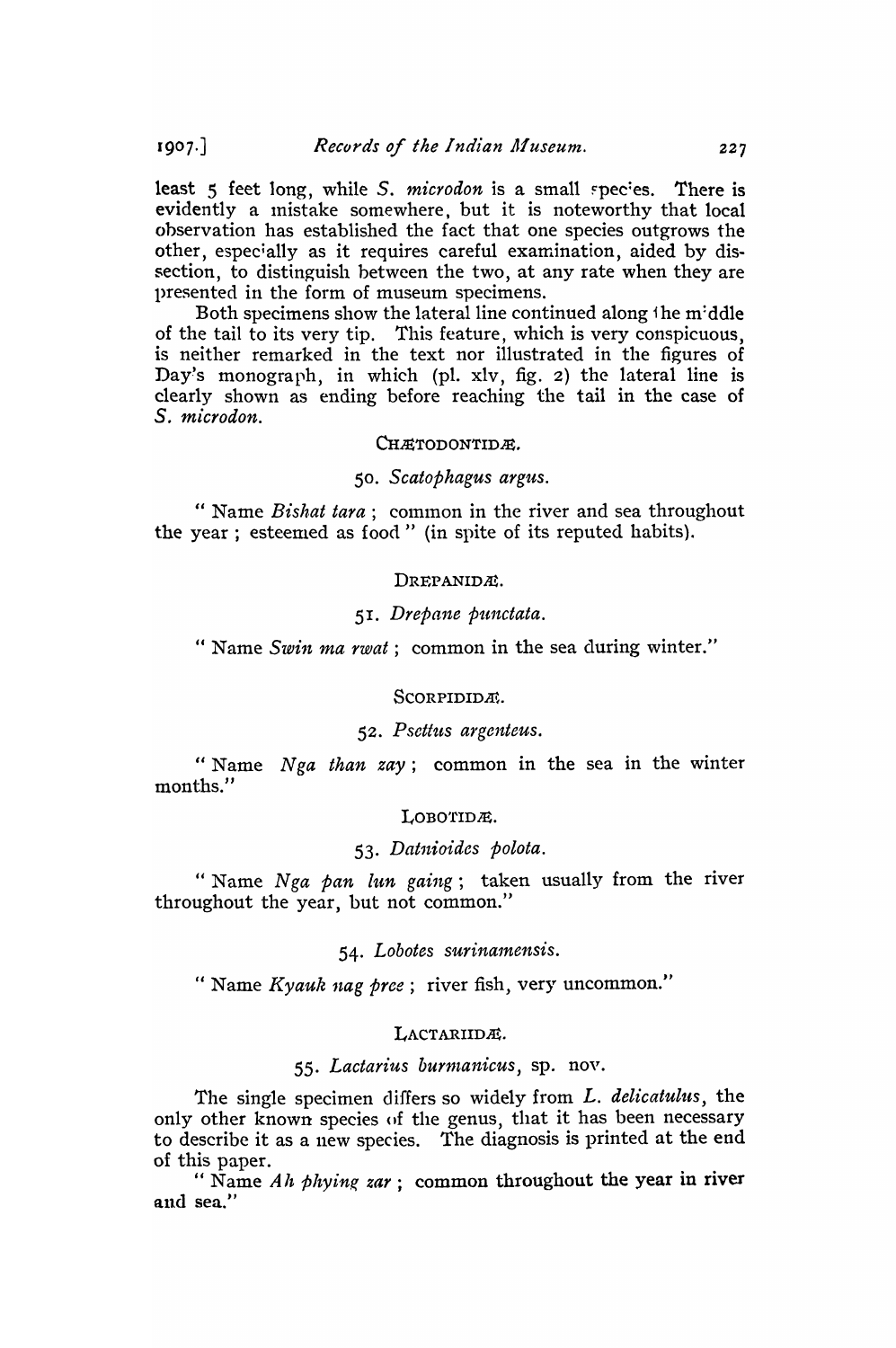### SILAGINIDÆ.

## *56. S£Uago domina.*

"Name Nga rwan nat; not common, taken occasionally in the river in the winter months."

#### PRISTOPOMATIDÆ.

### *57. Diagramma crassispinum.*

" Name *Kyauk nga wat*; taken occasionally in the river during the winter months."

## SPARIDÆ.

## *58. Chrysophrys datnia .*

" Name *Nga wat*; common in the river during the winter."

## GERRIDÆ.

## *59. Equula edentula.*

" Name *Nga wagy;* common in river in winter months."

ACANTHOPTERYGII (SCOMBRIFORMES).

CARANGIDÆ.

*60. Caranx gallus.* 

" Name *Nga bya byay*; common in the river in the winter."

## 61. *Caranx sansun.*

" Name *Nga ohn*; common in the sea in the winter months."

*62. Chorinemus lysan.* 

" Name *Nga khin ba*; common in the sea throughout the year."

## TRICHIURIDÆ.

## *63. Trichiurus haumela.*

" Name *Nga tlta rway mingya;* common in the winter months in the sea; its flesh is a reputed cure for fever; attains 3 feet in length."

*64· Trichiurus muticus.* 

'c Name *Nga tharway;* common throughout the year in river and sea; a reputed fever cure."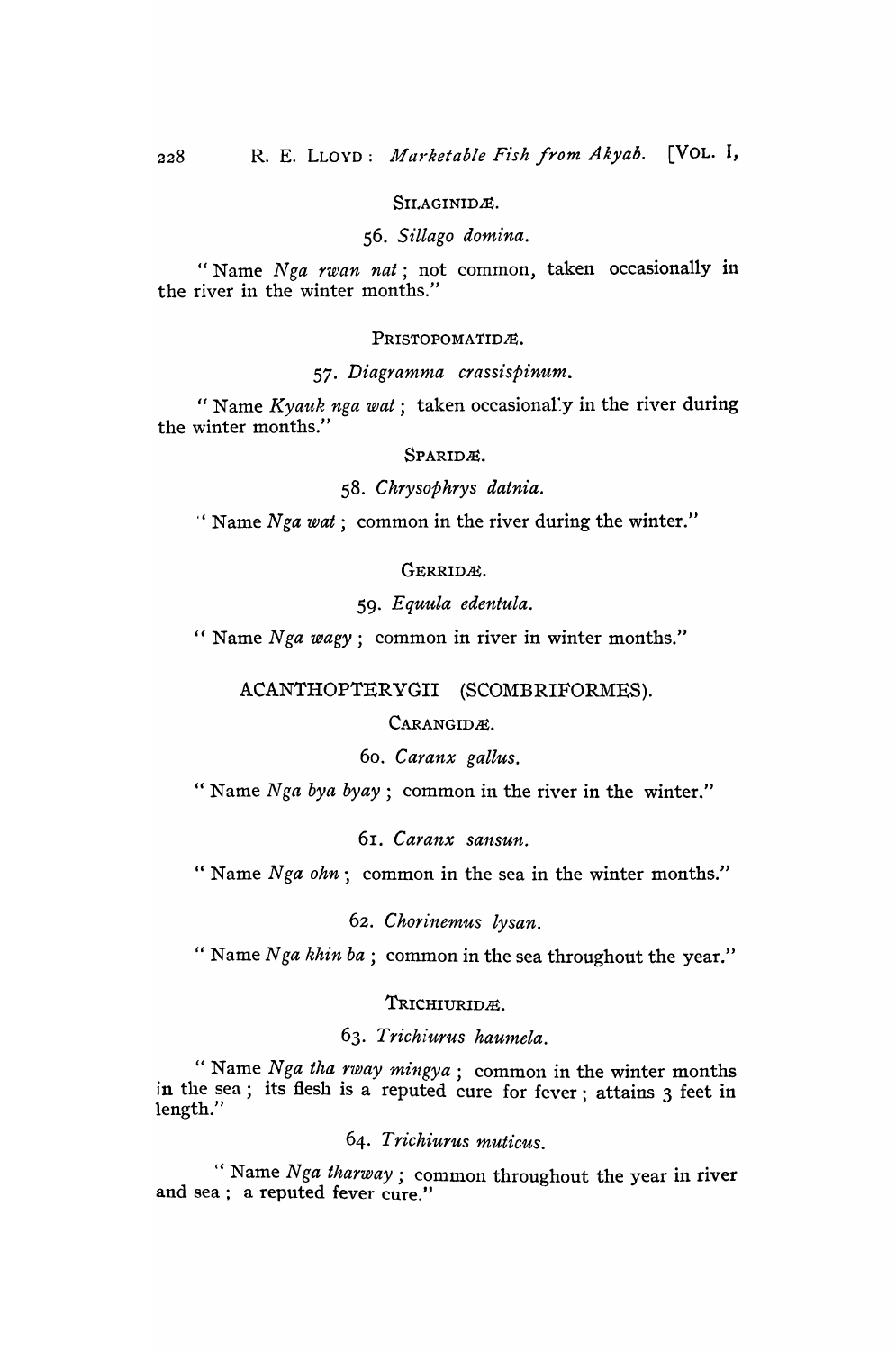## ZEORHOMBI.

PLEURONECTIDÆ.

*65. Cynoglossus lingua.* 

" Name *Khwa sha*; common throughout the year in river and sea, esteemed by Europeans."

#### GOBIIFORMES.

### GOBIIDÆ.

*66. Gob 'us viridipunctatus.* 

" Name *Un doat ma tha*; river fish, common in the rains."

*67. Gobioides rubicund'lts.* 

" Name *Nga yit ni*; common river fish."

*68. Boleophthalmus dentatus.* 

" Name *Doung brout*; common river fish."

## SCLEROPAREI.

PLATYCEPHALIDÆ.

## *69. Platycephalus insidiator.*

" Name *Nga prunkhat*; river fish, not common."

## DESCRIPTION OF A NEW SPECIES OF THE GENUS LACTARIUS.

*Lactarius burmanicus)* sp. nov.

B 7-D 7 1-22-P 16-A 3.28. .<br>II Ll. 85. Trv.  $\overline{I}$  at widest point. P.C. 6. 20

The description has been drawn up after comparing the specimen with four examples of *L. delicatulus* (the only other known species of the genus) from Malabar. These examples agree with Day's figure and description of the species and with the earlier description of Cuvier and Vallance.

The new species differs from *L. delicatulus* in the following points :-

- I. The diameter of the eye is  $\frac{1}{4}$  of the total head length ( $\frac{1}{3}$  in *L. delicatulus),* and the snout is longer than the eye.
- 2. The first dorsal fin is separated from the second by an interval at least as wide as the base of the first dorsal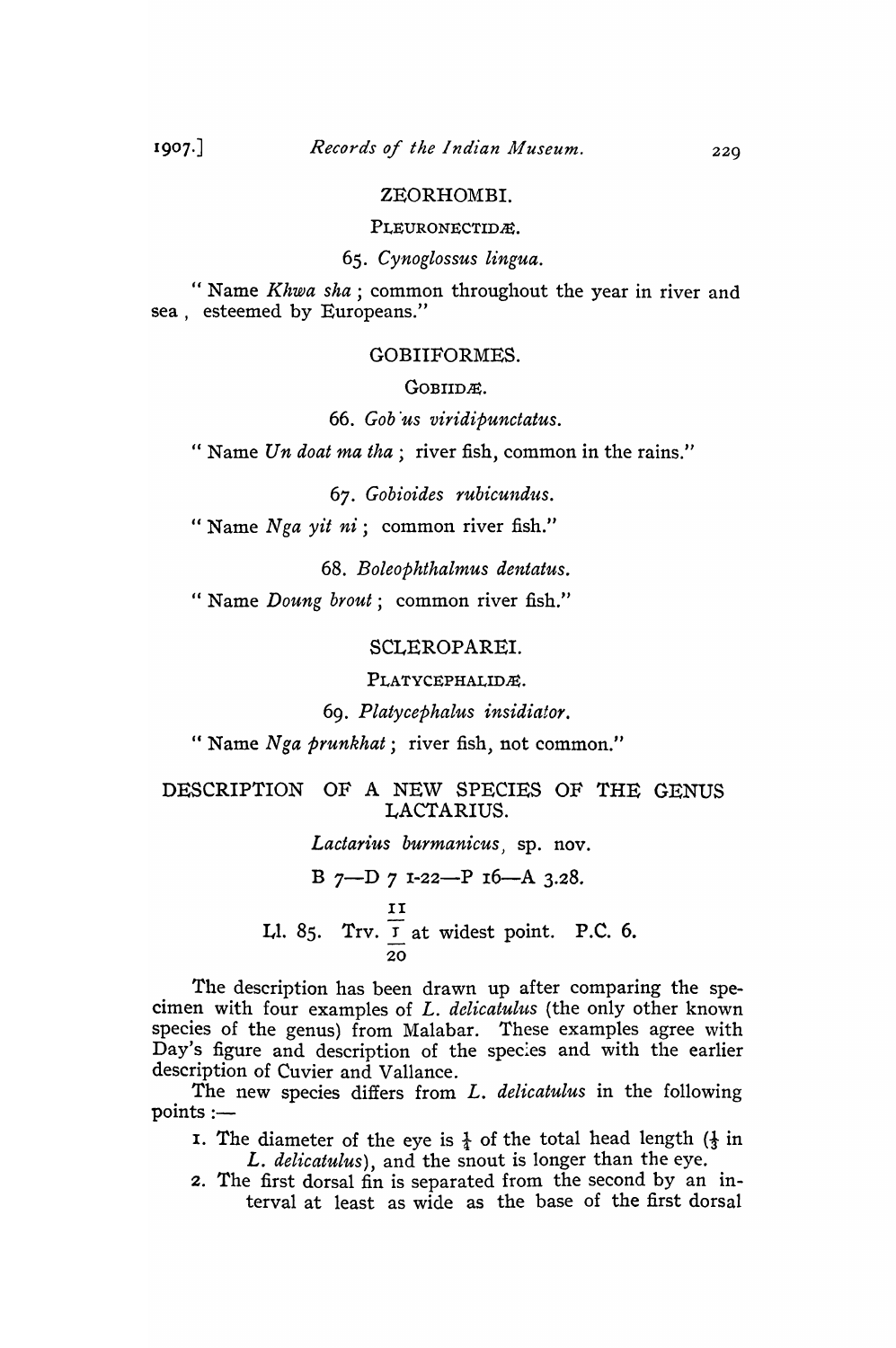measured between the first and last spines (in *L. delicatulus* it is considerably less).

- 3. The ends of the ventral fin just touch the first anal spine.
- 4. The pectoral fin is as long as the head.
- 5. Perhaps the most marked difference is in the teeth of the upper jaw. In examples of *L. delicatulus* I find that in addition to two well-marked canines, the upper jaw has a single series of small pointed teeth on the biting edge of the premaxilla in its front half. Posteriorly these pass into a wide band of minute viliform teeth, at least ten deep transversely, situated on the inner side of the premaxilla in its posterior half. Day only mentions the front or single series. In *L. burmanicus,* except for wellmarked canines, the anterior half of the premaxilla is toothless, but on the inner side of this bone in its posterior half there is a wide band of very minute teeth. There are one or two minute teeth on the vomer, and a small band of teeth on either palatine. In the lower jaw there are 30 small teeth on either side and 3 canines close to the symphysis.

In all other points this species resembles *L. delicatu 'us.* 

The type of *L. burmanicus* is I4 inches long, while Day says that *L. delicatulus* attains a length of 10 inches and Cuvier and Vallance one of 9 inches. The former species is said to be common in the river and sea at Akyab throughout the year, and to grow to 16 inches long.